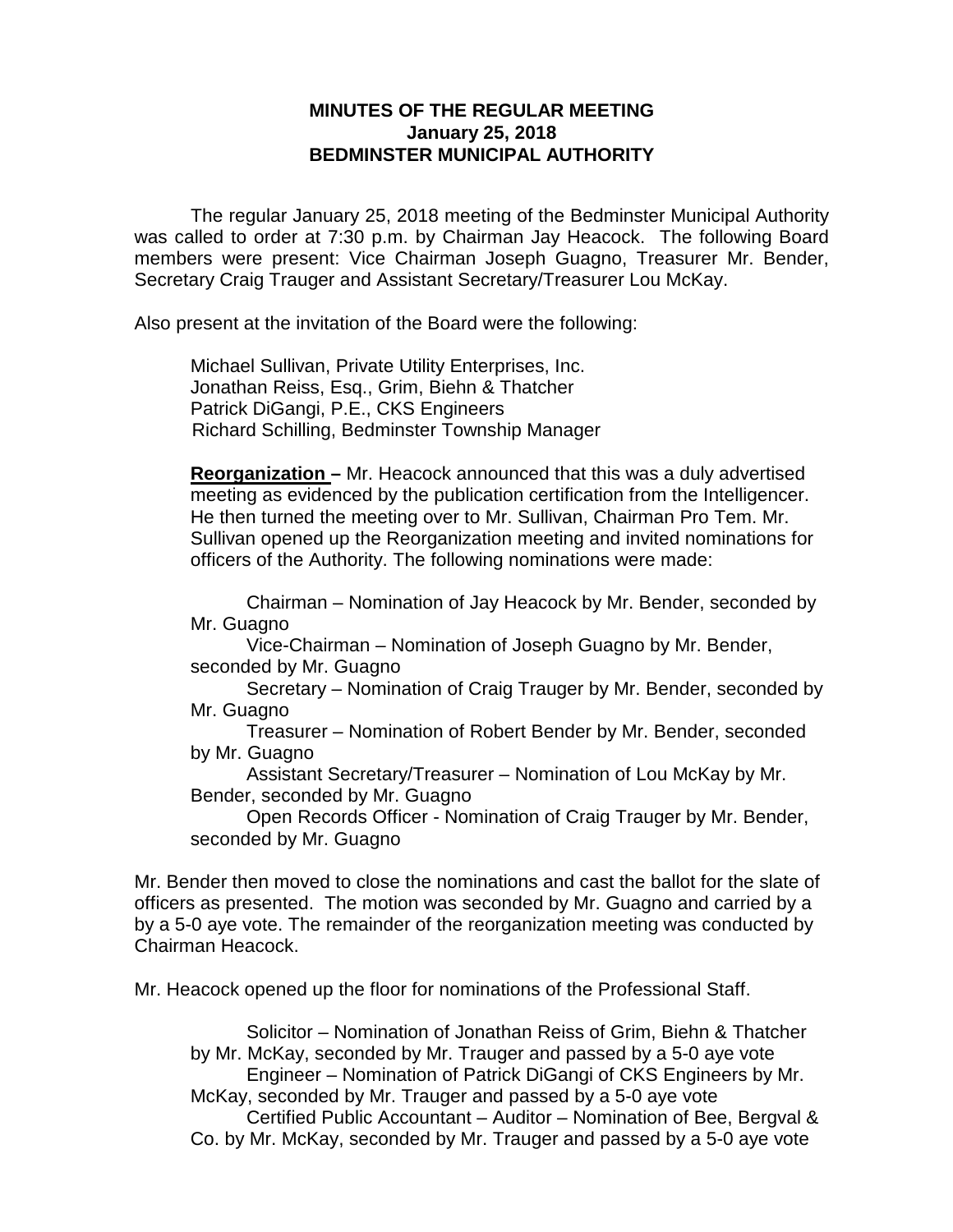Operations/Administrative Consultant – Nomination of Private Utility Enterprises, Inc. by Mr. McKay, seconded by Mr. Trauger and passed by a 5-0 aye vote

Mr. McKay then moved to close the Reorganization Meeting. The motion was seconded by Mr. Trauger and carried by a 5-0 aye vote.

### **MINUTES**

Upon motion of Mr. Trauger, seconded by Mr. McKay, the Board approved the minutes of the December 5, 2017 board meeting 4-0-1 with Mr. Bender abstaining.

#### **PUBLIC COMMENT**

- A. Confirmed Appointments None
- B. From the Floor There was no public comment.

## **FINANCIAL REPORT**

The Authority Administrator referred the Board to the reports contained in the meeting packet. The Board generally review the reports contained in the meeting packet.

## **TREASURER'S REPORT**

- 1. Mr. Sullivan read the Treasurer's Report, dated December 19, 2017. A motion was made by Mr. Bender, seconded by Mr. Trauger to approve the Treasurer's Report of - \$45,729.57 (Pennland Farms – \$9,237.06 Estates at Deep Run Creek \$4,556.46). The motion passed with a 5-0 vote.
- 2. Mr. Sullivan read the Treasurer's Report, dated January 25, 2018. A motion was made by Mr. Bender, seconded by Mr. Trauger to approve the Treasurer's Report of - \$45,031.22 (Pennland Farms – \$12,501.49 Estates at Deep Run Creek \$28,377.60). The motion passed with a 5-0 vote.

## **SOLICITOR'S REPORT**

## **Authority Business**

Mr. Reiss referred the Board to his written report.

1. Resolution 2018-01 - A motion was made by Mr. McKay, seconded by Mr. Guagno to approve Resolution 2018-01 to authorize the change of the BMA's register address. The motion passed with a 5-0 vote.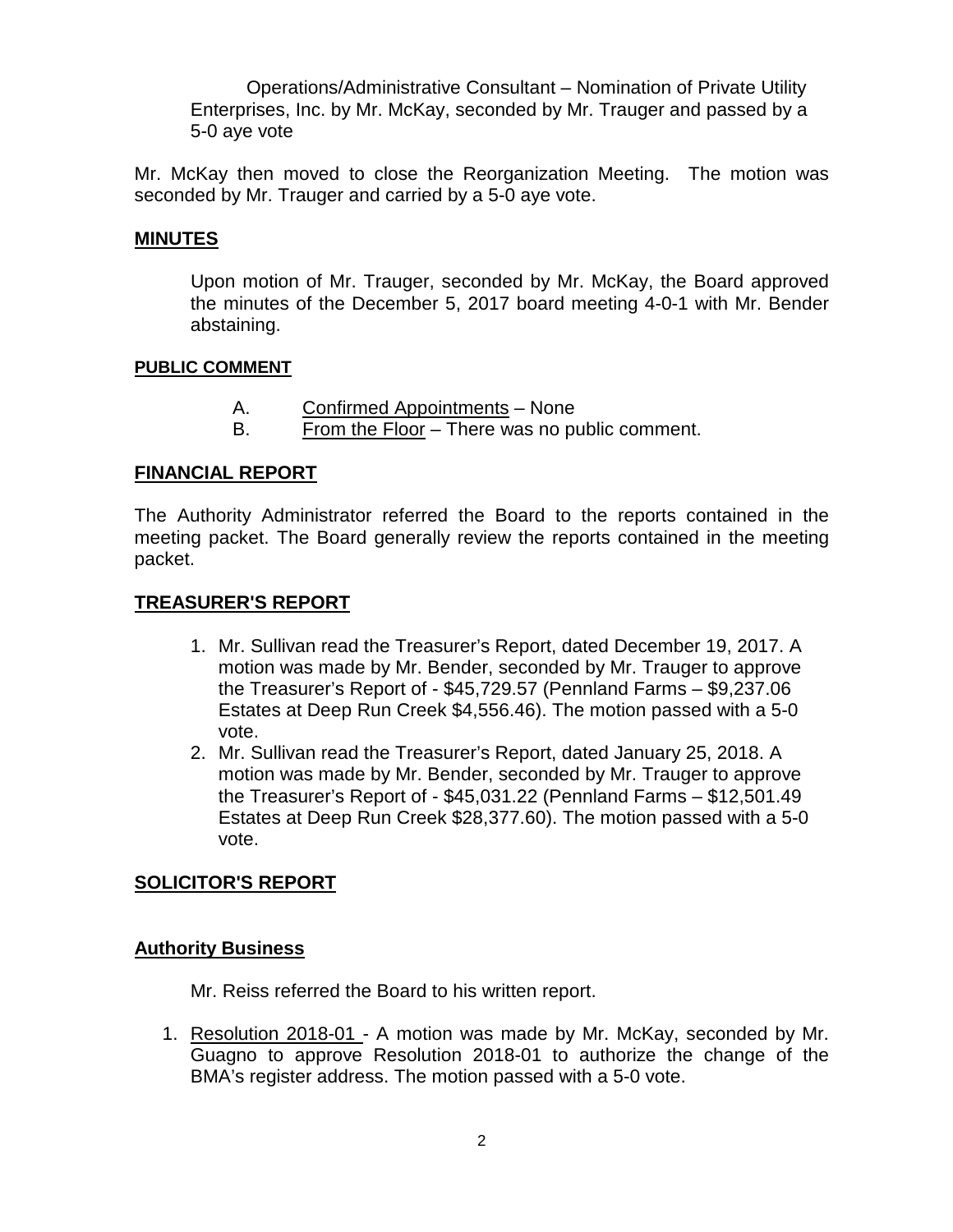2. Resolution 2018-02 - A motion was made by Mr. Bender, seconded by Mr. Trauger to approve Resolution 2018-02, Identity Theft Policy. The motion passed with a 5-0 vote.

### **Developments**

Mr. Reiss referred the Board to his written report.

## **ENGINEER'S REPORT**

## **Authority Projects**

The Authority's Engineer generally reviewed the projects within the written engineering report with the Board.

- 1. Award of the Deep Run WWTP Decommission Project Mr. Digangi provided an update to the Board on the Deep Run WWTP Decommission Project. A motion was made by Mr. McKay and seconded by Mr. Guagno to award the bid for the Deep Run WWTP Decommission Project to Empire Wrecking Co., in the amount of \$434,335.76. The motion passed with a 5-0 vote.
- 2. PA Small Water and Sewer Grant A motion was made by Mr. Bender and seconded by Mr. Guagno to approve Resolution 2018-03 authorizing the application for the Small Water and Sewer Grant in conjunction with the Stonebridge/Pennland Farms Water System Interconnect Project. The motion passed with a 5-0 vote.

**Operations Report** – Mr. Sullivan reviewed his report with the Board.

# **AUTHORITY REPORT –**

## **General Matters/Administrative/Operations**

Mr. Sullivan reviewed his report with the Board.

A resident located at 208 Barnhill Road requested relief on his water and sewer bill. The customer generally uses between 4,000 to 5,000 gallons of water. This quarter's use was 45,000. The Authority offered to test the meter, the resident denied the testing. The Board discussed the account and provided the resident with two options; test the meter or pay the bill in full. The solicitor will provide an agreement for the resident to sign prior to testing the meter.